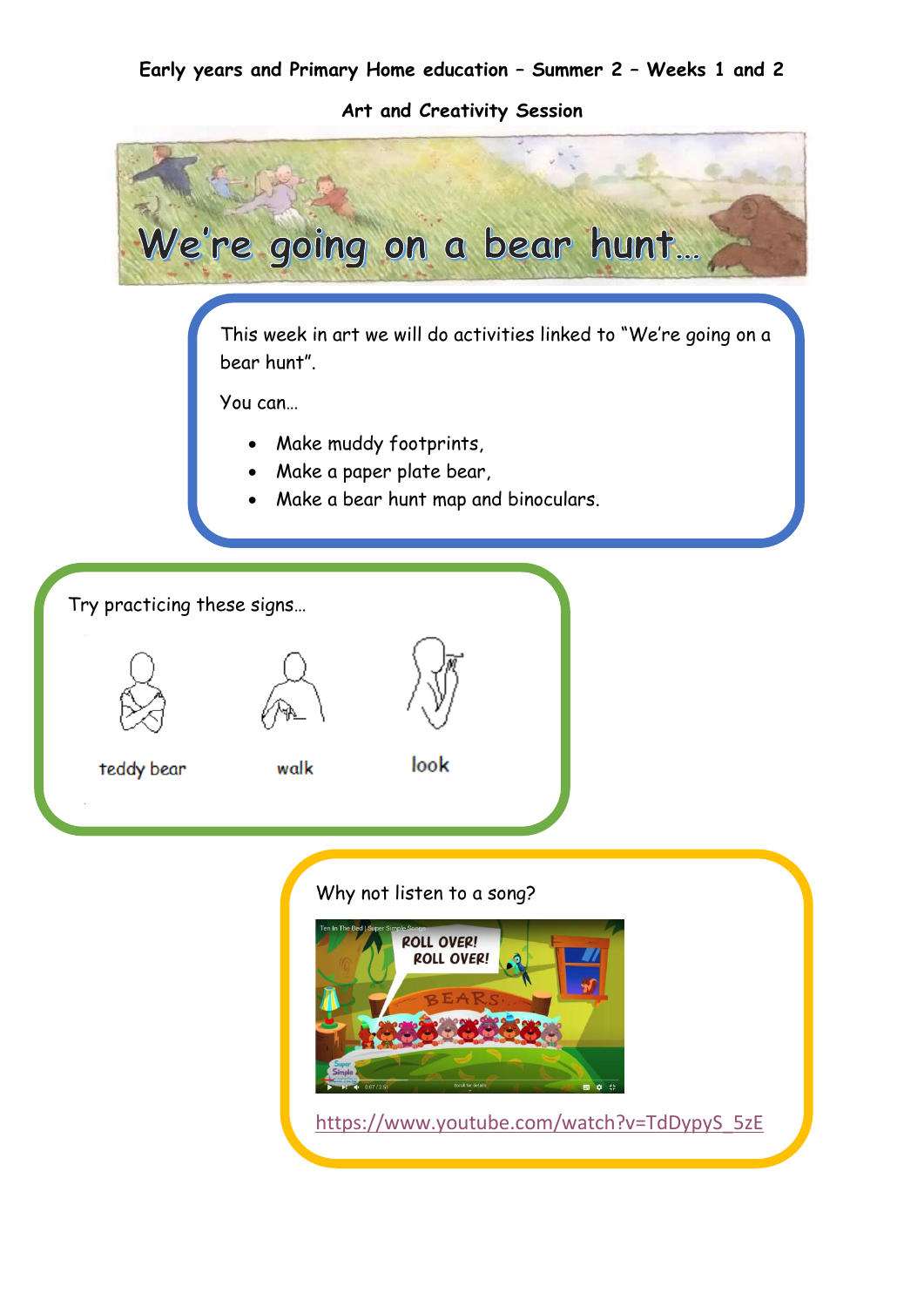## **Activities**

**Below you will find several suggested activities, please choose the ones which will best suit the needs and interests of your child.**

# **Muddy footprints:**

## **You will need:**

- Mud
- Old tray / bowl
- Tray
- Water
- Card or paper



- 1. Put some mud from the garden onto an old tray. If it is quite dry add some water to the mud.
- 2. Check the mud for living creatures such as worms and put these back in the garden!
- 3. If you would like to make different colours, mix in some paint and a small amount of washing-up liquid, or just use it as it is!
- 4. Take a piece of cardboard or a large piece of paper outside.
- 5. Put on an old pair of wellies, step in the muddy mixture then stamp on your card.
- 6. Why not try using paintbrushes, or natural materials such as sticks or pinecones to make marks in the mud.

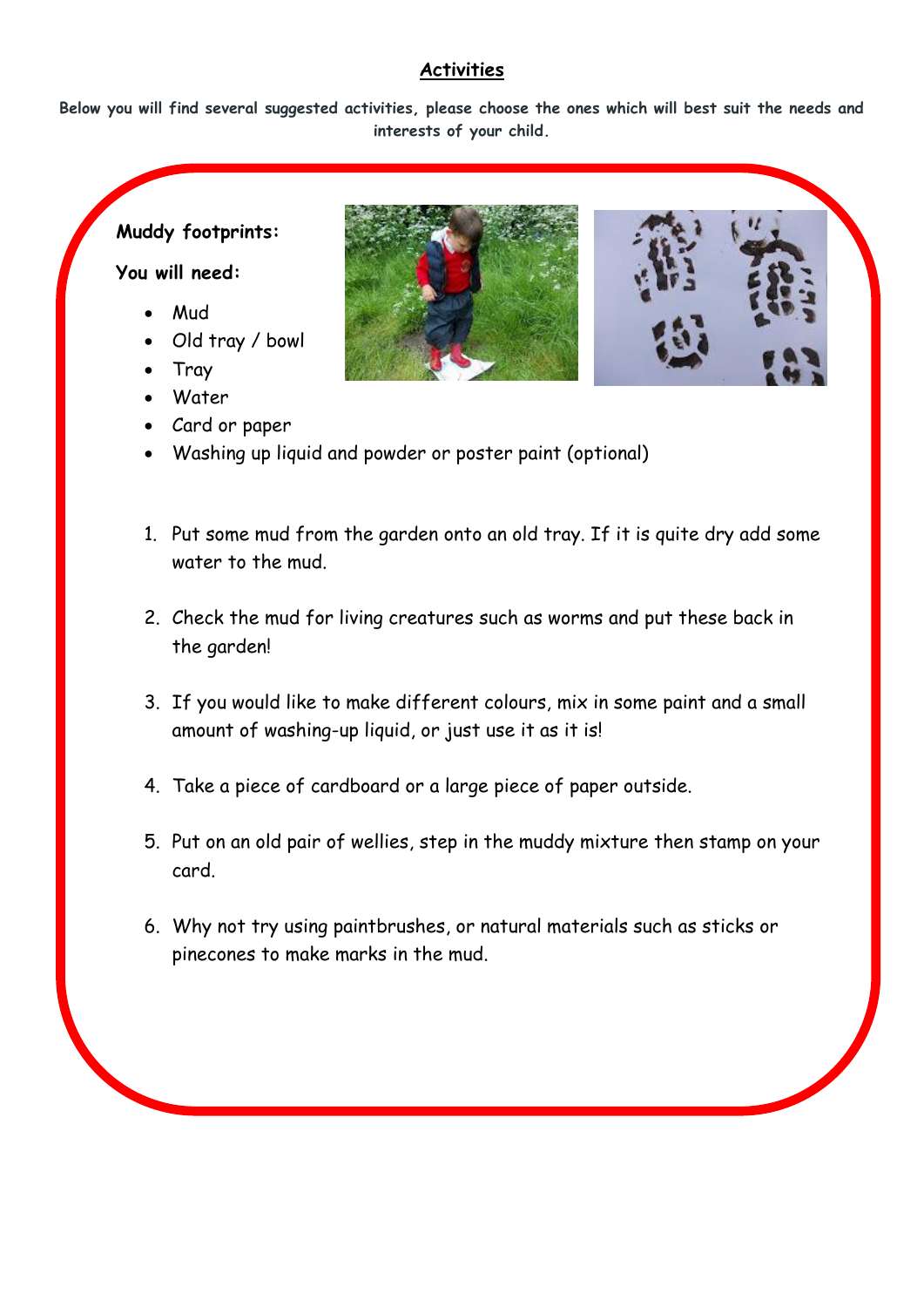### **Paper Plate Bear:**

You will need:

- Paper plate
- Paper
- Brown paint
- Fork
- Googly eyes
- Muffin case
- Cotton wool / pom pom
- Brown yarn
- PVA glue





- 1. Paint your paper plate brown. Try using a fork to make a furry texture or you can stick on bits of tissue first, then paint the tissues to make a fuzzy texture.
- 2. Paint two circles of paper and glue these onto the back of the paper plate to create the ears.
- 3. Create the bear's face by gluing any of these materials:

**Eyes** - googly eyes or circles cut out of paper, felt or foam **Nose** – Muffin case / large pompom / cotton wool or an oval cut out of paper, felt or foam **Mouth** - short length of yarn or pipe cleaner, or a crescent shape cut out of paper, felt or foam

<https://www.firstpalette.com/craft/fuzzy-paper-plate-bear.html>